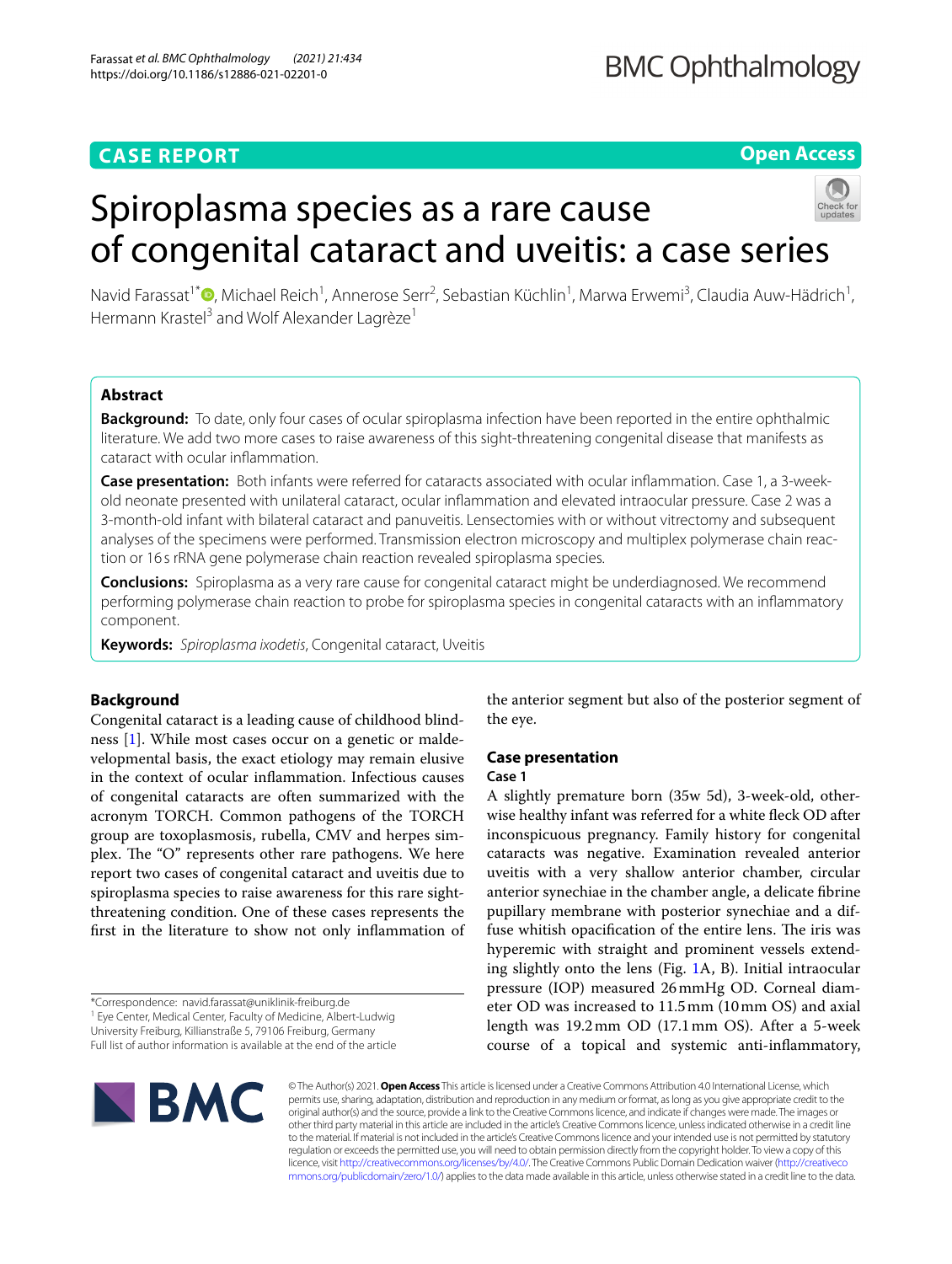

<span id="page-1-0"></span>extending onto the lens. **C**, **D** Transmission electron microscopy images of crystalline lens material revealing multiple intracellular, rod-shaped, filamentous and round-shaped microorganisms (red arrowheads), scale bar  $=1 \mu m$ 

antibiotic and IOP-lowering therapeutic regimen, synechiolysis and lensectomy were performed. The vitreous was not infltrated and the retina appeared normal. Dexamethasone, vancomycin and ceftazidime (each 0.1ml of vancomycin 10mg/ml, ceftazidime 20mg/ml, dexamethasone 4.44mg/ml) were injected intravitreally. Postoperatively, the patient received tapering topical steroids. Polymerase chain reaction (PCR; comprising panfungal PCR, Toxoplasma gondii qPCR, eubacterial PCR, Herpes simplex 1/2 PCR, Chlamydia trachomatis qPCR, Myoplasma genitalium qPCR, Mycoplasma hominis qPCR, Ureaplasma urealyticum/parvum qPCR and Mycoplasma multiplex n-PCR) of the lensectomy probes was performed. Mycoplasma multiplex n-PCR revealed spiroplasma species. 16s rRNA gene PCR and sequencing identifed spiroplasma ixodetis as the subspecies. Other infectious causes of congenital cataracts were ruled out either through PCR of lens specimens (Herpes simplex, Toxoplasmosis), serologically (CMV) or clinically (Rubella). Transmission electron microscopy (TEM) of lens fragments collected without centrifugation visualized intracytoplasmic irregular, flamentous and round microorganisms matching previous reports of spiroplasma (Fig. [1C](#page-1-0), D). Postoperatively, a contact lens was ftted and occlusion therapy was initiated.

#### **Case 2**

At the age of 3months, a full-term male infant was referred for bilateral cataracts OU. Family history for congenital cataracts was negative. We found difuse white cataracts obscuring the fundus OU. Concomitant infammation of the anterior segments with corneal precipitates, posterior synechiae and small pupillary granulomata OU was detected (Fig. [2](#page-2-0)A). Ultrasonography showed infltration of the vitreous and attached retinas OU. IOPs were normal. Lensectomy and synechiolysis was performed sequentially OU. Intraoperatively, the vitreous showed mild cellular infiltration and snowballs. The peripheral retina exhibited few whitish, partially necrotic lesions (Fig. [2](#page-2-0)B). Postoperatively, systemic therapy was initiated with intravenous methylprednisolone 30mg/ kg/d for 3 days and oral erythromycin for 21days. Topical steroids were tapered within 3weeks. PCR (comprising panfungal PCR, Toxoplasma gondii qPCR, Bartonella henselae n-PCR, Mycobacterium n-PCR, M. tuberculosis complex n-PCR, eubacterial PCR, and Mycoplasma multiplex n-PCR) of vitreous probes revealed spiroplasma species. Subspecies identifcation through 16s rRNA gene PCR was not performed. Other infectious causes of congenital cataracts were ruled out through PCR of vitreous probes (Toxoplasmosis, CMV, Rubella). TEM of a vitrectomy centrifugate showed rod-shaped structures matching spiroplasma. However, this mode of specimen preparation did not allow for high quality imaging and therefore these images are not presented herein. Five years after lensectomies, visual acuity was 20/200 OD and 20/100 OS with aphakia spectacles for optical correction. Aphakic glaucoma did not occur.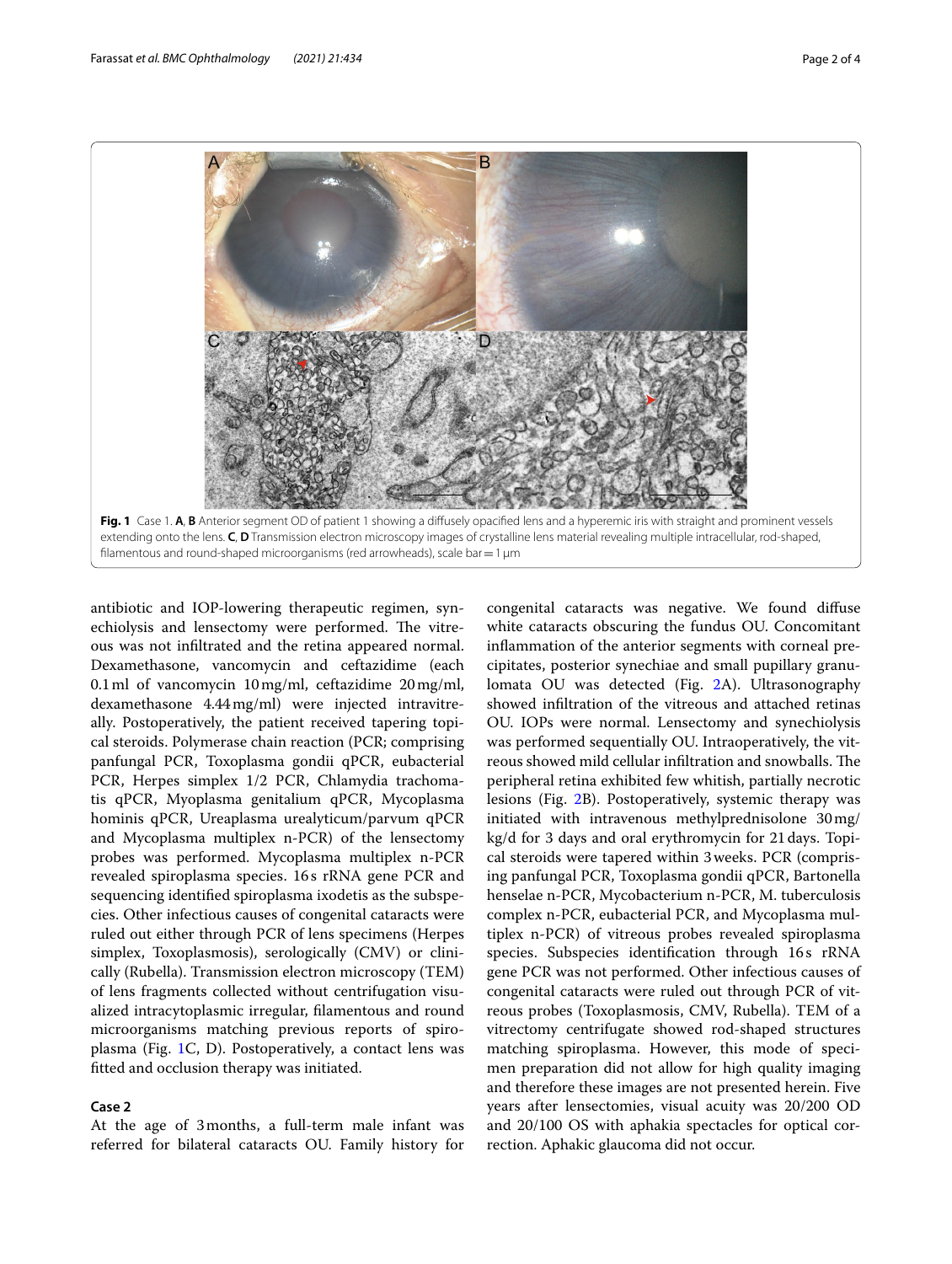

## <span id="page-2-0"></span>**Discussion and conclusions**

We present two cases of congenital cataract and concomitant intraocular infammation due to infection with spiroplasma species. Spiroplasma is a small helical genus of mollicutes, a type of intracellularly growing bacteria without a cell wall. It colonizes plants, arachnids and insects and has been shown to exhibit a mostly symbiotic, rarely pathogenic interaction with its hosts [\[2](#page-3-1)]. Little is known about the transmission between animal and human hosts. Nevertheless, spiroplasma ixodetis has been related to four cases of congenital cataract with anterior uveitis, suggesting intrauterine transmission [\[3](#page-3-2), [4\]](#page-3-3). Two patients each were afected either uni- or bilaterally. Lorenz et al. were the frst to report such a case in 2002 [\[3](#page-3-2)]. In contrast to these reports, patient 2 in this study showed infammation not only of the anterior but also of the posterior segment. This is in accordance with experimental studies: Spiroplasma mirum, isolated from rabbit ticks in Georgia, USA, also known as the suckling mouse cataract agent (SMCA), caused panophthalmitis and microphthalmia in newborn mice, rats, hamsters and rabbits when inoculated intracerebrally. Of note, adult animals were resistant  $[5-7]$  $[5-7]$ . Likewise, there are no reports of ocular spiroplasma infections in adult humans. However, three reported cases of systemic infections in immunocompromised adult patients indicate that spiroplasma species do not exclusively afect infants [[8,](#page-3-6) [9](#page-3-7), [10\]](#page-3-8).

Spiroplasma as a very rare infectious cause of congenital cataract might be underdiagnosed, as neither specifc serology, PCR nor TEM are part of routine diagnostics. We therefore recommend performing PCR to probe for this entity in congenital cataracts with an infammatory component.

#### **Abbreviations**

IOP: Intraocular pressure; PCR: Polymerase chain reaction; SMCA: Suckling mouse cataract agent; TEM: Transmission electron microscopy.

#### **Supplementary Information**

The online version contains supplementary material available at [https://doi.](https://doi.org/10.1186/s12886-021-02201-0) [org/10.1186/s12886-021-02201-0](https://doi.org/10.1186/s12886-021-02201-0).

**Additional fle 1.**

#### **Acknowledgements**

We thank Dr. Alexandra Müller from the Institute of Neuropathology, University Hospital Freiburg, for providing the transmission electron microscopy images and for her kind and excellent technical support.

#### **Authors' contributions**

Conception and design: NF and WL; Data collection: NF, WL, ME, HK; Analysis and interpretation: all authors; Writing the article: NF and WL; Critical revision: all authors; Final approval: all authors. All authors have read and approved the manuscript.

#### **Funding**

Open Access funding enabled and organized by Projekt DEAL. No funding or fnancial support was received for this study.

#### **Availability of data and materials**

The datasets used and/or analysed during the current study are available from the corresponding author on reasonable request.

#### **Declarations**

#### **Ethics approval and consent to participate**

Ethics Committee approval was not required. The study adhered to the tenets of the Declaration of Helsinki. The authors declare that they adhered to the CARE guidelines/methodology.

#### **Consent for publication**

Parents of both patients provided written informed consent for the publication of the cases and any accompanying images.

#### **Competing interests**

The authors declare that they have no competing interests.

#### **Author details**

<sup>1</sup> Eye Center, Medical Center, Faculty of Medicine, Albert-Ludwig University Freiburg, Killianstraße 5, 79106 Freiburg, Germany. <sup>2</sup>Institute for Microbiology and Hygiene, Faculty of Medicine, University of Freiburg, Freiburg, Germany. 3 <sup>3</sup> Department of Ophthalmology, Medical Faculty Mannheim, Ruprecht-Karls-University Heidelberg, Heidelberg, Germany.